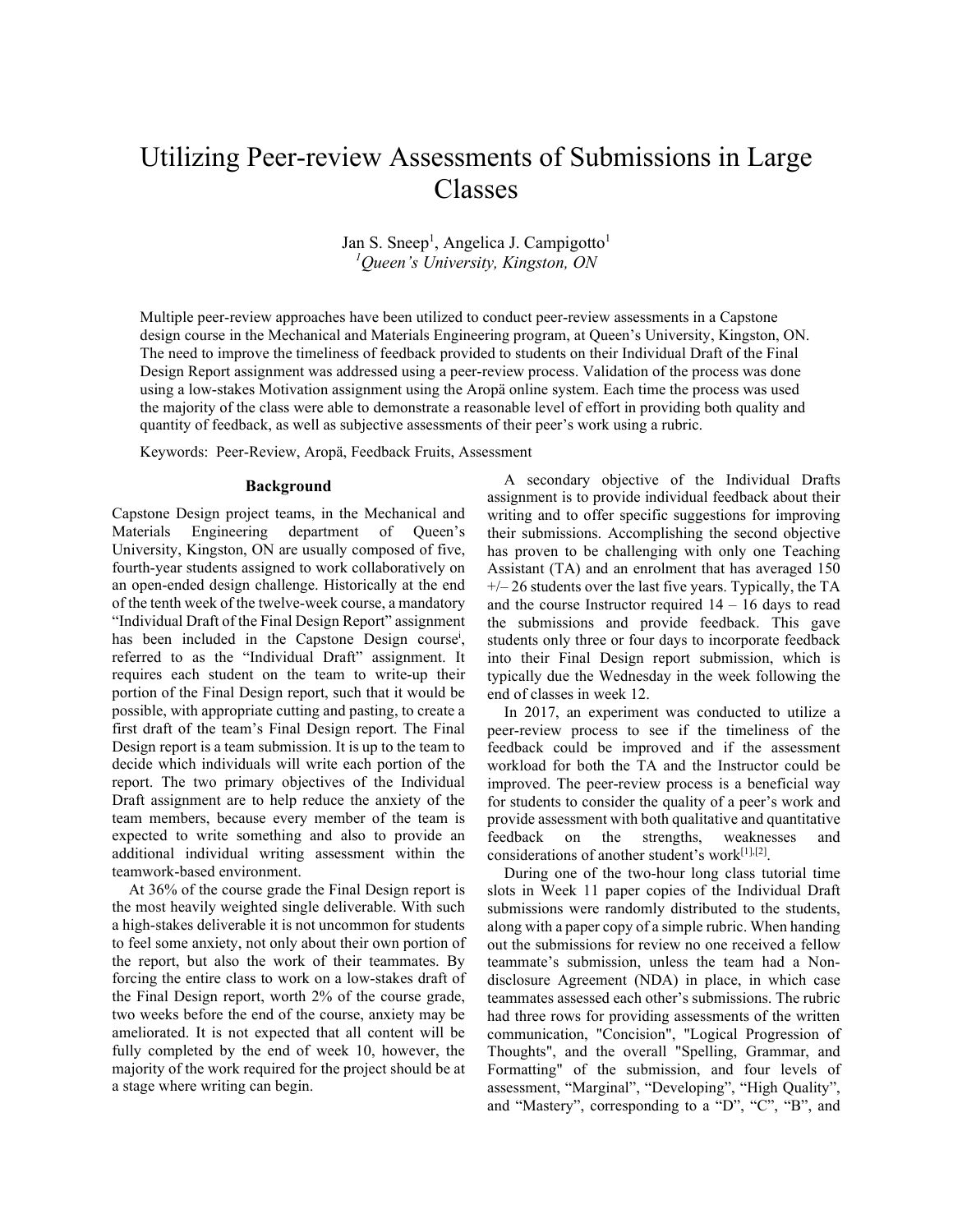"A" in letter grades respectively. The rubric also had space for the assessor to add hand-written comments. No instructions, beyond the descriptors within the rubric, were provided to the assessors to identify what level the submission was.

Students were instructed to focus their assessments, comments, and feedback on just the communication elements of the submission and ignore the technical elements.

Our primary question was on the students' ability to take the activity seriously and provide reasonable quality assessments and feedback. The students were given 30 to 45 minutes to read a submission, mark-up the submission with suggested edits, and fill out the rubric.

Once the first round of assessments was completed the paper submissions were redistributed throughout the class and a second copy of the rubric was handed out for a second round of assessments. It is possible that markup, with suggested edits, from the first assessor influenced the second, however the second assessor did not have access to the completed rubric from the first assessor. The TA and the instructor took the following day to go through the rubrics and provide a simple subjective four-level assessment of the effort and detail in the feedback provided.

- Level  $0 No$  comments, just rubric assessment
- Level  $1 -$  Minimal effort and detail
- Level  $2 -$  Reasonable quality of effort and detail
- $\bullet$  Level 3 Exceeded expectations

The paper copies of both the marked-up submissions and the rubrics were returned to the class within a week of the original submission due date.

Results were very promising with 84% of the feedback being at or above Level 2 (45.8% at Level 2 and 38.2% at Level 3). The process was not perfect, and a number of deficiencies were identified. For example:

- Some students arrived late for the session.
- Some students couldn't stay for the entire session.
- Some students completed their reviews more quickly than others.

All of which resulted in a less than ideal redistribution for the second round, which resulted in some submissions only being assessed once and others three times. It was also subsequently determined, through conversations with students, that the rubric used was too simple and did not provide enough levels of assessment.

These deficiencies, and others, were planned to be addressed the following year in 2018 when the course Instructor and the TA were made aware of the Aropä online peer-review system. It was developed and is voluntarily maintained by two academics in the School of Computing Science at the University of Glasgow and

has been provided free, worldwide, since 2009. Several features of the Aropä system would directly address many of the deficiencies identified in the paper-based process used in the Fall of 2017. The students would be able to access the system 24-hours a day. This would allow them to schedule their work at their convenience. With the Aropä system a random assignment of submissions to assessors, with the capability to handle submissions covered by NDAs, and customizable assessment rubrics is possible. Based on the available features and relative ease of use, for both the students and the instructional team, it was decided to trial using the Aropä system with the 2018 Individual Draft of the Final Design Report assignment.

All teams work on unique projects and so copying content gleaned from the review process to include in thier own Final Design report submission is not a concern.

## **Cognitive Assessment Redesign**

The course Instructor and TA were made aware of the Aropä system, by colleagues from the Faculty of Engineering and Applied Science Office, during a meeting to discuss the possibility of applying for a grant from the Cognitive Assessment Redesign (CAR) initiative. CAR is an internal Queen's source of funds. One element of the initiative was to provide funding for improving undergraduate assignments and rubrics that evaluate critical thinking. While critical thinking is a very important part of all Capstone designs, there was no explicit assessment of this in any assignment in the course. If a low-stakes critical thinking assignment could be developed for use in the course, the instructional team would be able to trial the Aropä system and work out any issues with the process before the Individual Draft assignment.

Incorporating an assignment on the topic of Motivation had been a past objective for the course and as funding from the CAR initiative was available, it was decided to design such an assignment that would assess critical thinking and use the Aropä online peer-review system for assessment and feedback. The rubric for assessing this assignment was developed in collaboration with a colleague who was involved with the CAR initiative.

# **Motivation Assignment Methodology**

In the Motivation assignment the students were asked to read an article, Five Research-Tested Team Motivation Strategies by Richard E. Clark  $(2005)^{[3]}$ , and to "not only read and think critically about the assigned article, but also to reflect on your personal motivations, attitudes and behaviours. And bring your personal experience working on school teams to the table to compare and contrast the assigned article to your personal motivation experience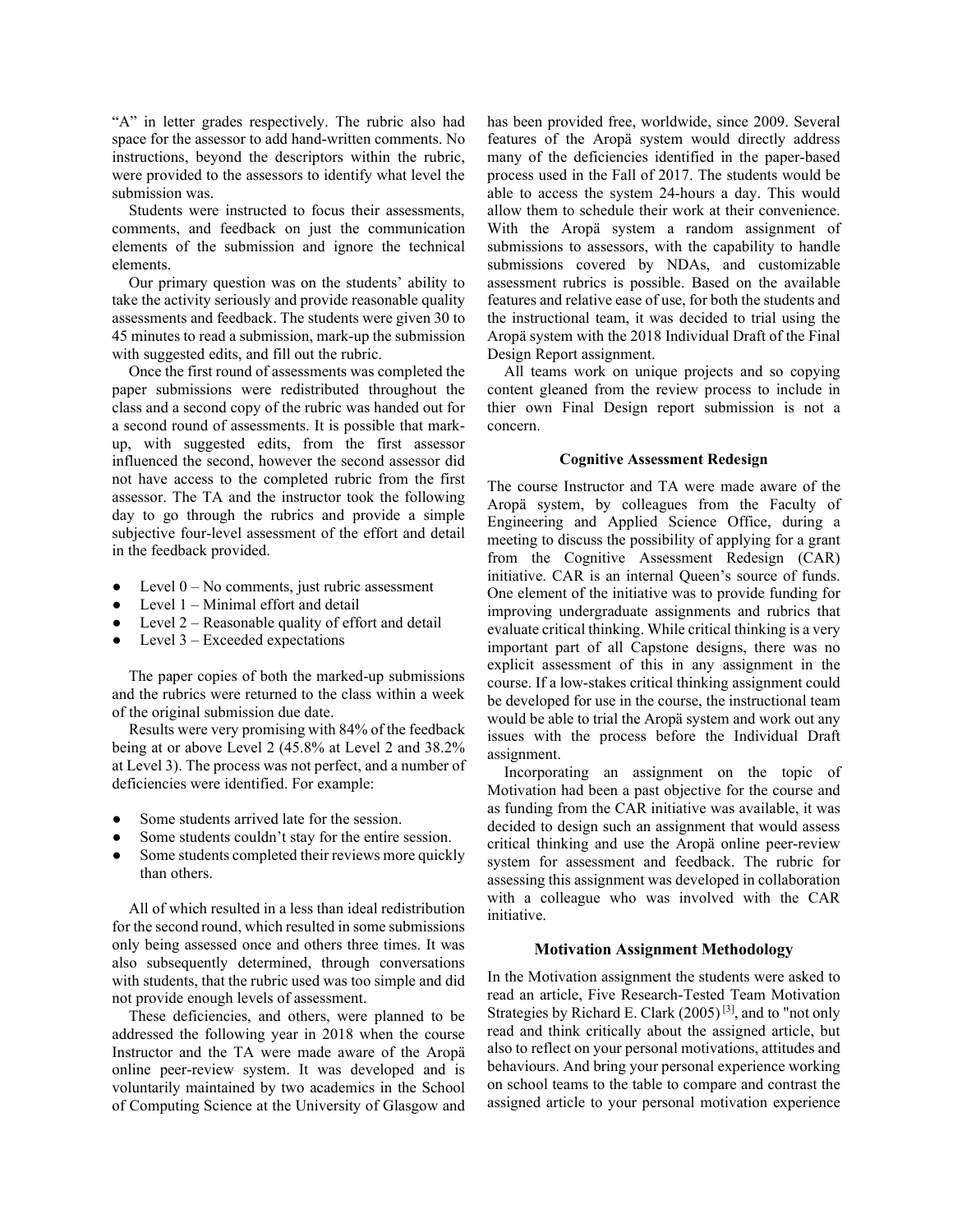while working on school project teams" in a two-page submission.

Students were assigned an identification number, different than their StudentID for reasons of privacy and anonymity, to use in the Aropä system. Submissions were in the form of a PDF file. The Aropä system randomly assigned each student, who made a submission, two of their peer's motivation submissions to review. Students were given one week to complete their reviews. For each review the student was presented with an online version of the rubric and asked to assess three critical thinking elements, "Synopsis of Article", "Analysis, Discussion and Application", and "Conclusions", and five communication elements, "Concision", "Precision", "Clarity", "Logical Progression of Thoughts", and the overall "Structure and Appearance" of the submission. The online rubric also had four comment boxes, one for each of the three critical thinking elements and one for the communications elements. A five-level scale for assessments was used, "Not Demonstrated", "Marginal", Developing", "Expectation", and "Outstanding" corresponding to an "F", "D", "C", "B", and "A" in letter grades. Students did not complete a 'rater practice' activity before using the Aropä system.

The TA reviewed all the high and low assessments (subjectively chosen as those above 90% and below 60%), as well as any submission where the difference between the total weighted score of the two peer-review assessments was greater than 20%, and any submission where only a single review was conducted. Students were awarded marks for this assignment based on the average of the two reviews they received from their peers, as well as marks for each review that they completed. Adjustments were made, if warranted, based on the TA's review process.

An additional random sample of 30 submissions, excluding any submissions that had already been reviewed by the TA, were assessed by the TA.

#### **Motivation Assignment Results**

Of the total 167 student submissions completed in 2018, 31 submissions were required to be reviewed by the TA, with 26 submissions having a difference in total weighted score greater than 20% and 5 submissions were only reviewed by a single peer.

The distributions of scores shown in Figure 1 for peers are based on the average of the two total weighted scores from each of the assessment rubrics for the author of a submission. Numerical scores were created by converting "Outstanding" to 5 out of 5, "Expectation" to 4 out of 5, "Developing" to 3 out of 5, etc. Scores are shown as a percentage out of 100. "Non-Adjusted Peers" is the raw data from all student assessors. Submissions where only a single review was conducted were excluded from the "Non-Adjusted Peers" distribution. "Adjusted

Peers" is the data after the adjustments, based on the TA review, have been applied. The "TA Only" distribution only includes their 61 assessments.



*Figure 1: Comparing distribution of non-adjusted peer-review scores, adjusted peer-review scores and TA review scores for the 2018 Motivation assignment.* 

It appeared that students were more generous with their assessment scores on average than the TA. During the review of the assessment scores and comments, by the TA and instructor, it was noted that assessors tended to be more honest, i.e. critical, with the comments provided and slightly biased toward awarding higher scores. This was not completely unexpected, and this bias was deemed to be acceptable for a low-stake assignment in terms of awarding marks. Based on these results it was felt that the majority of the students in the class took their assessor role seriously.

To determine if the quality of the feedback provided was reasonable a subjective review of feedback was conducted by the TA and Instructor, along with an analysis of the total count of words provided in the four comment boxes. As students were asked to provide detailed comments to justify the assessments that they made, simple one or two word comments, such as, "Well Done", or "Very Good", were not consider to be reasonable feedback. We were looking for more substantive feedback to be considered reasonable. Students were not given any guidelines on the minimum or maximum number of words to include in their comments.

Figure 2 shows that over 80% (86.2%) of the class received at least 200 words of comments in total from all the reviews that they received. Over 98% (98.1%) of the class received at least 150 words, with five students receiving over 1,000 words, and everyone received at least 84 words of comments as feedback. The vast majority of the comments that were reviewed were at least at a Level 2, being reasonable in both quality of effort and detail provided.